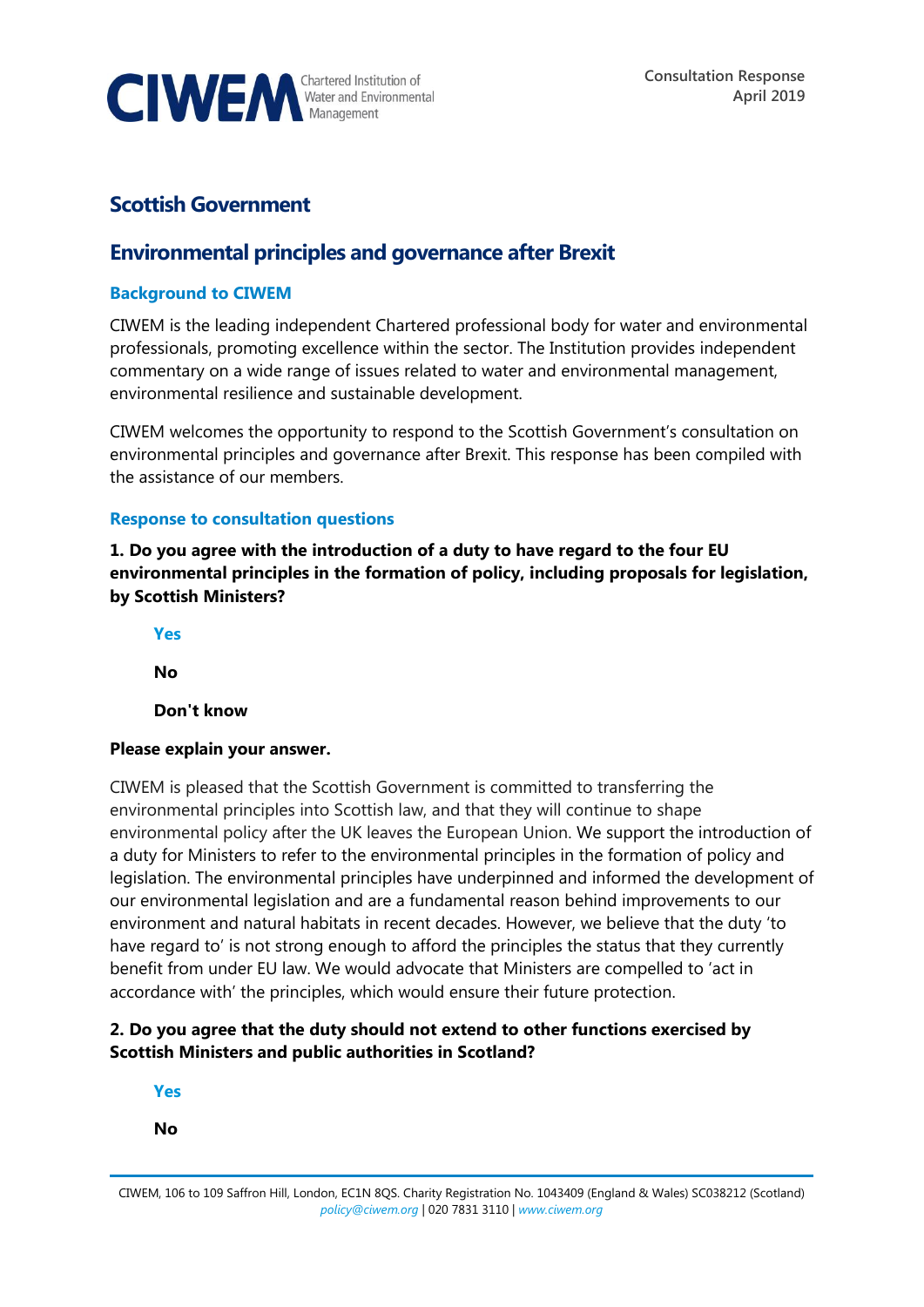### **Don't know**

#### **Please explain your answer.**

We agree that the duty to have regard to, or as we would prefer, act in accordance with, should extend only to Ministers as detailed in the consultation paper, to the formation of policy and legislation. This would allow adequate replication of their current status under the EU framework.

The wording of the duty should be such that ministers of the Crown and all public bodies with the power to exercise authority in environmental management should be required to act in accordance with the principles listed.

## **3. Do you agree that a new duty should be focused on the four EU environmental principles?**

**Yes**

**No**

**Don't know**

### **If not, which other principles should be included and why?**

The duty should be extended to include more environmental principles than the four specified in the Treaty on Functioning of the European Union. We advocate that the duty should extend to the following principles, which are currently enshrined in EU law or international treaties, and have driven progress in the management and improvement of our environment in recent decades:

- (a) the precautionary principle, so far as relating to the environment,
- (b) the principle of preventative action to avert environmental damage,
- (c) the principle that environmental damage should as a priority be rectified at source,
- (d) the polluter pays principle,
- (e) the principle of sustainable development,

(f) the principle that environmental protection requirements must be integrated into the definition and implementation of policies and activities,

- (g) the principle of public access to environmental information,
- (h) the principle of public participation in environmental decision-making, and
- (i) the principle of access to justice in relation to environmental matters

These are the principles which are included in the Draft Environment Bill for England, and comprehensively cover all of the environmental principles to which the UK is currently subject to. A duty which did not include every principle in this list would not provide adequate protection of our environment.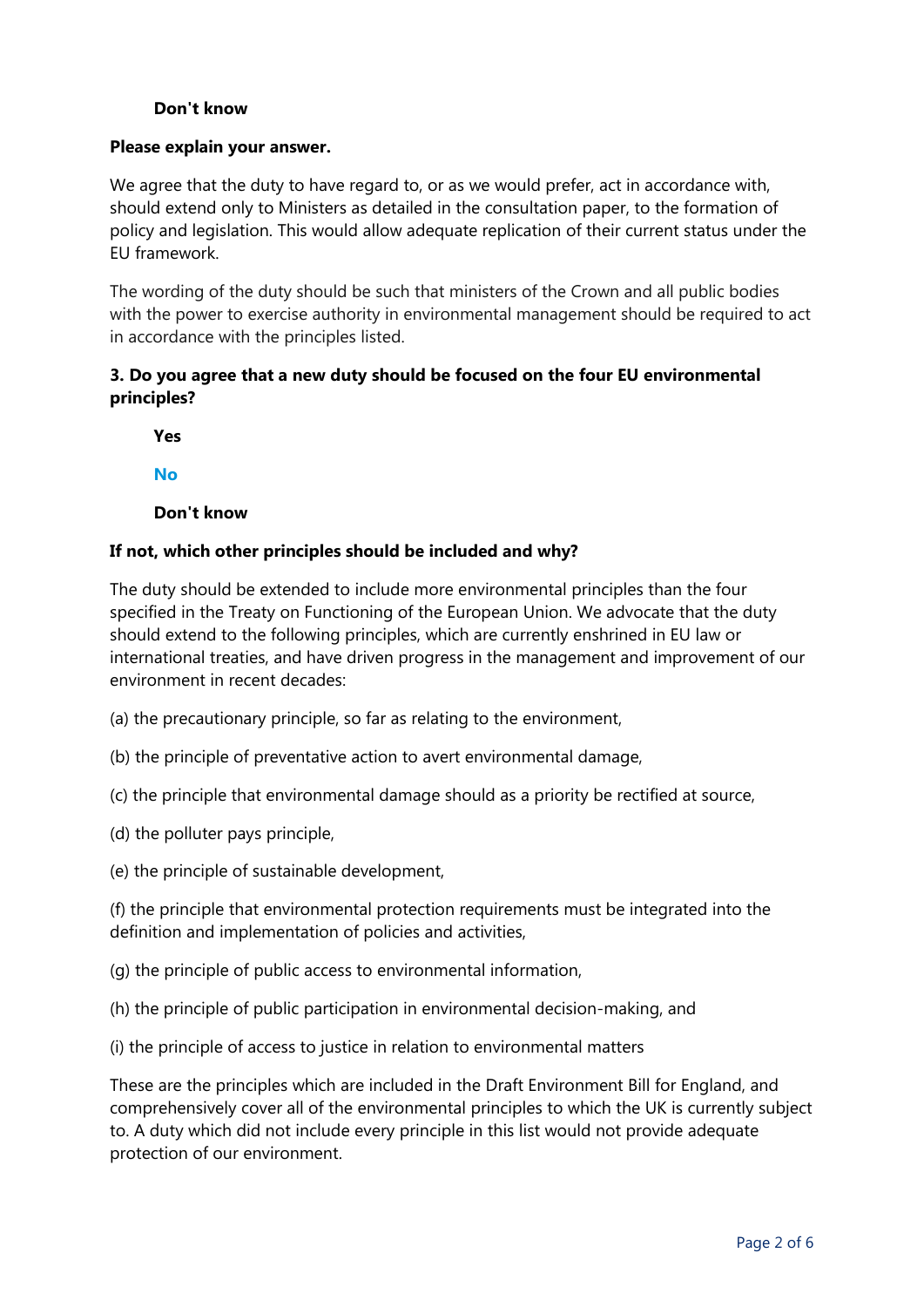# **4. Do you agree there should be an associated requirement for a policy statement which would guide the interpretation and application of a duty, were one to be created?**

**Yes**

**No**

**Don't know**

### **Please explain your answer.**

The principles must be enshrined in domestic Scottish law in order to avoid a significant weakening of their current status. A policy statement which clearly detailed how the principles should be implemented and interpreted would be appropriate.

# **5. What do you think will be the impact of the loss of engagement with the EU on monitoring, measuring and reporting?**

The bodies of the European Union currently provide a vital system of oversight, access to justice, and enforcement on the UK Government's implementation of environmental law. But this system of scrutiny currently provided by the European Commission (EC) and the Court of Justice of the European Union (CJEU) will not be transferred across to the UK post-Brexit. It is this system which has repeatedly held the UK government to account on environmental compliance matters. Without it, the UK would not have been forced to tackle poor bathing water quality during the 1980s and 1990s, nor would it currently be the subject of a case before the CJEU over air quality, for example. European law and this third-party scrutiny has led to improved air and water quality, and increased environmental standards in the UK. The loss of this engagement could lead to significant risk of environmental harm or absence of further environmental quality improvements.

# **6. What key issues would you wish a review of reporting and monitoring requirements to cover?**

We support the Scottish government's approach to undertaking a review of monitoring and reporting requirements in order to rationalise current programmes. However, we would be concerned if any monitoring obligations were unjustifiably altered or stopped, as long-term, consistent monitoring is a key requirement for environmental protection.

# **7. Do you think any significant governance issues will arise as a result of the loss of EU scrutiny and assessment of performance?**

**Yes**

**No**

**Don't know**

**Please explain your answer.**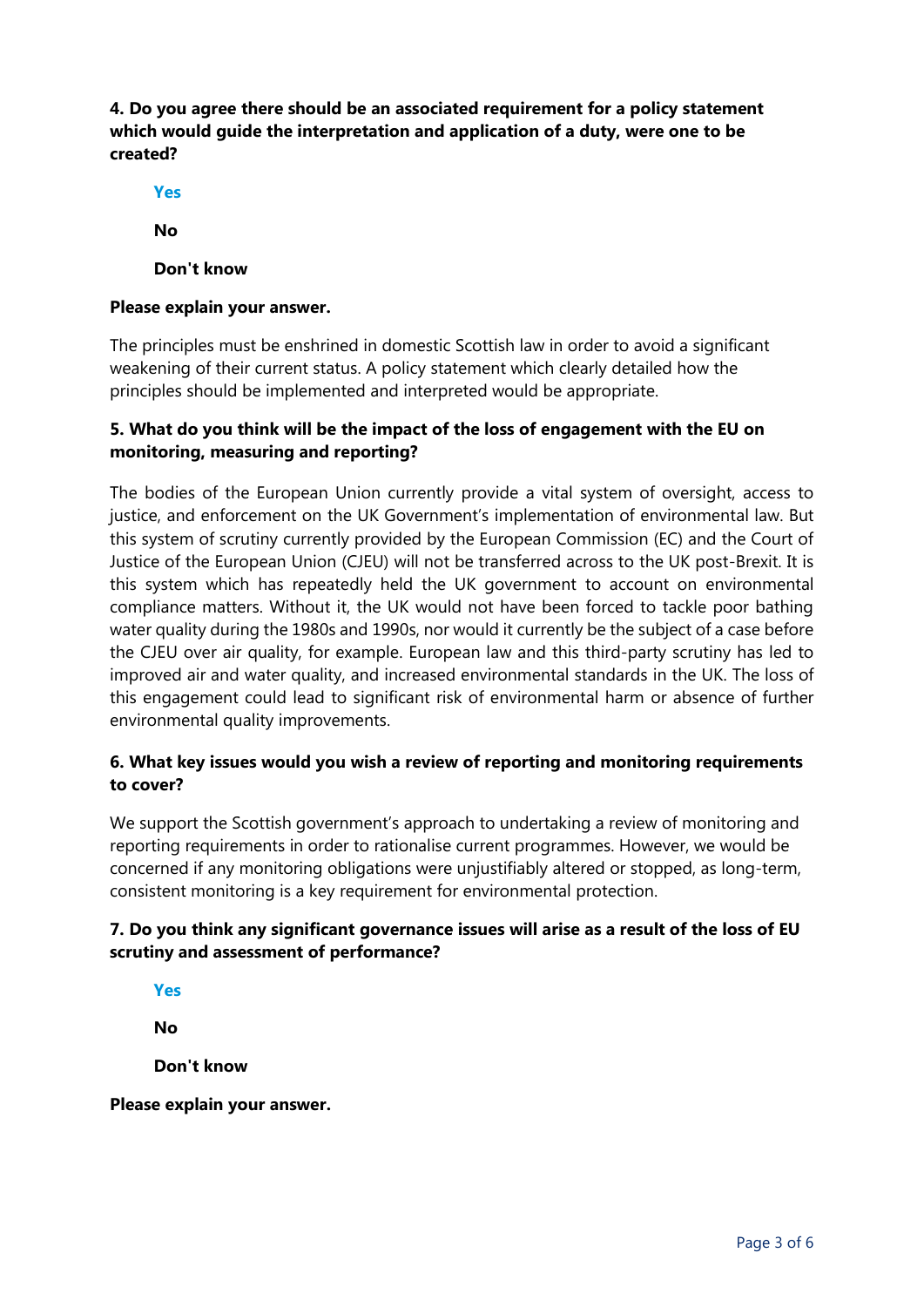There will be a significant governance issue as a result of the loss of the scrutiny and assessment of performance functions currently provided by the EU framework, as there will be no oversight from the European Commission or the CJEU of implementation of environmental law. This lack of independent scrutiny would also risk significant environmental harm, as this scrutiny has led to sustained environmental protection in recent decades, for example with regards to water quality.

## **8. How should we meet the requirements for effective scrutiny of government performance in environmental policy and delivery in Scotland?**

Without the European Commission's oversight of environmental laws, an effective statutory watchdog to champion the environment in Scotland is essential. SEPA is not the appropriate body to meet the requirements for effective scrutiny of government performance of environmental policy in Scotland, and a new independent governance watchdog is required.

The Scottish government and public bodies charged with implementing Scottish environmental law should be subject to the monitoring, scrutiny and enforcement framework of a statutory watchdog for the environment, in order to adequately replicate and replace the functions of the EU.

CIWEM considers that a UK-wide approach is by far the most appropriate with regards to the environment. Environmental issues do not respect political boundaries and borders, and so efforts to protect it shouldn't either. The governance gap that will occur when the UK leaves the EU will also affect the whole of the UK. Any new oversight and enforcement procedures should cover the entire UK, and be co-designed and co-developed by all administrations. Whilst the detail of environmental law and policy should be determined by the individual administrations, the scrutiny and enforcement mechanisms should be the same, in a similar way that the Committee on Climate Change reports on the progress of the individual administrations on climate change adaptation.

We welcome a UK-wide approach which values the freedoms of the devolved administrations, which are often much more environmentally stringent than Westminster. They have often been more innovative and ambitious and CIWEM would not want to see the devolved assemblies' ambitions curbed and a UK-wide system which hindered this would be viewed as a weakness.

# **9. Which policy areas should be included within the scope of any scrutiny arrangements?**

The scope of environmental policy is difficult to define as many areas impact and interact with the natural environment. We support the comprehensive list of areas as included in the consultation:

- nature conservation and biodiversity;
- air pollution emissions and transboundary pollution issues;
- environmental impact, access to environmental information and environmental justice;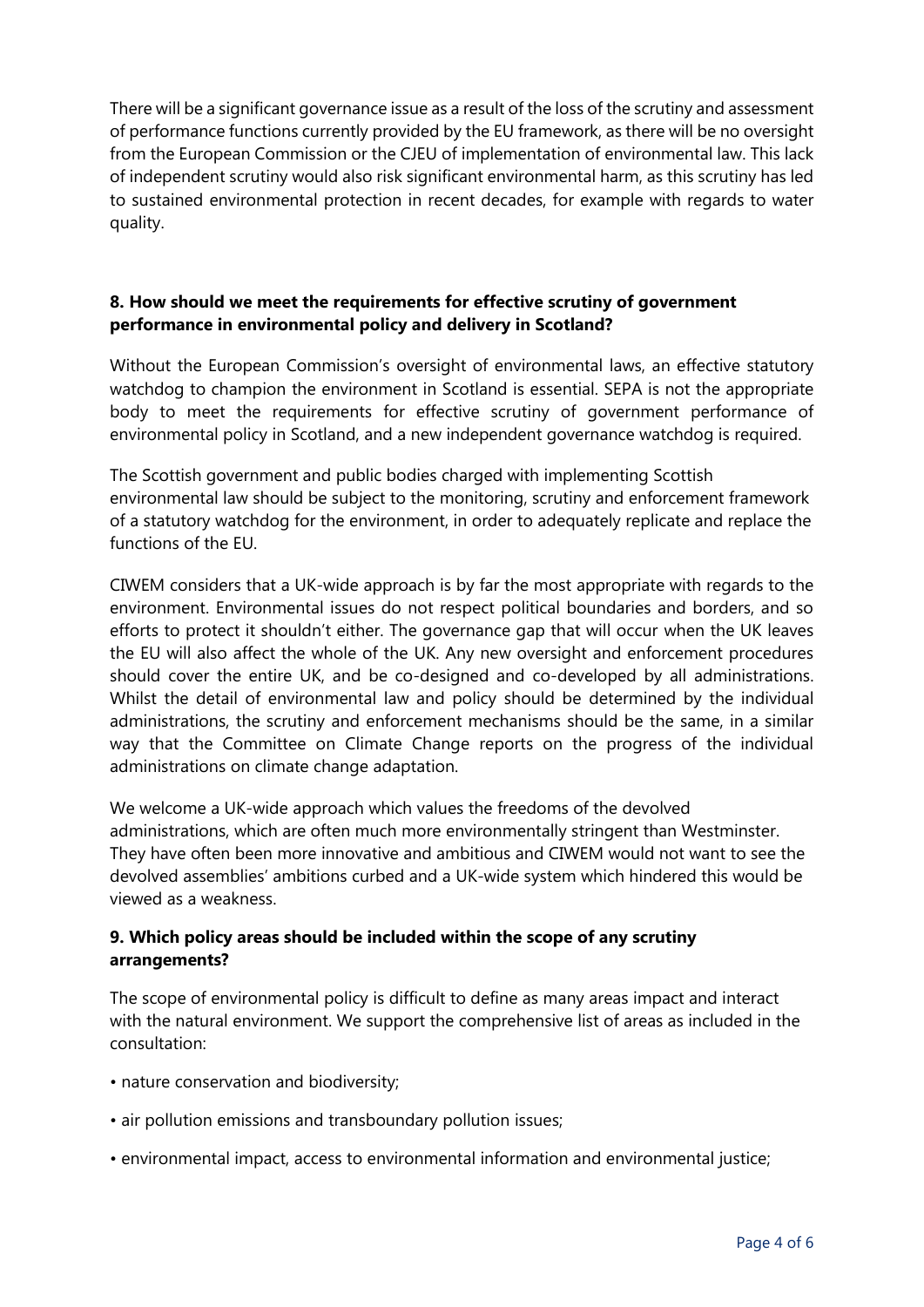- marine environment;
- radioactive substances;
- waste and circular economy;
- water environment and flooding;
- chemicals, biocides and pesticides;
- climate change mitigation and adaptation obligations;
- soils and contaminated land.

We would also suggest the inclusion of protection of recognised Wild Land Areas.

# **10. What do you think will be the impact in Scotland of the loss of EU complaint mechanisms?**

The loss of EU complaint mechanisms in Scotland would lead to increased risk of significant environmental harm, as a result of losing a vital scrutiny function though the ability of members of the public and other interested parties to hold government to account of their implementation of environmental law.

# **11. Will a new function be required to replace the current role of the European Commission in receiving complaints from individuals and organisations about compliance with environmental law?**

**Yes**

**No**

**Don't know**

### **Please explain your answer.**

The current EU system allows members of the public to submit a complaint about a failure of implementation of environmental law, which is then investigated by the EC and escalated to the CJEU as required. This framework must be replicated in Scotland, and any new complaint framework must retain the ability for members of the public to initiate complaints free of charge, the only existing alternative to this would be judicial review, which is financially and practically unavailable to many and not fit for purpose in this instance.

# **12. What do you think the impact will be in Scotland of the loss of EU enforcement powers?**

The loss of EU enforcement powers would risk significant long-term and widespread harm to the environment in Scotland and a worrying governance gap, as a result of removing the serious consequences associated with failure to comply with environmental laws. The EC and CJEU will have no role in enforcing compliance of environmental law, and without adequate